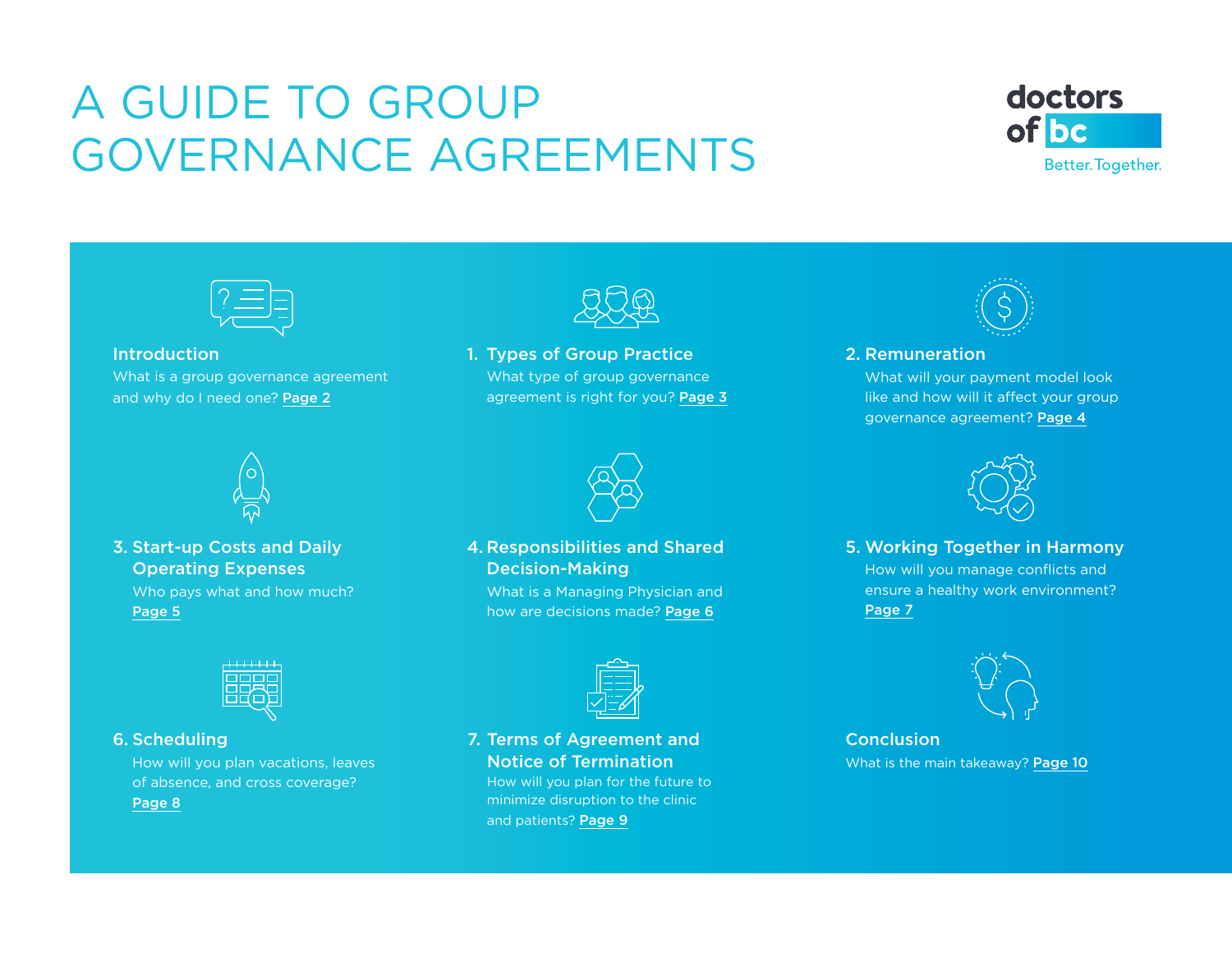# <span id="page-1-0"></span>INTRODUCTION

### What is a group governance agreement and why do I need one?



Practising in a group setting has many advantages, including an ability to help reduce expenses through sharing the cost of office space, medical equipment, and support staff.

Working in a group practice can also help reduce feelings of isolation through increased opportunities for engagement and/or support of one another. Like any relationship or business arrangement, group practices can also come with challenges, as shared decision-making can be difficult and cause conflicts to arise.

The issues and challenges that arise in group practice settings are often specific and unique to a particular group; however, there are many common hurdles as well. This guide highlights both considerations related to creation of group governance agreements as well as common challenges and pitfalls that, when considered up front, can potentially be avoided to ensure positive and collegial working relationships over the long term.

This guide was created with the help of BC physicians who have years of experience working in group practices. It's purpose is to help physicians gain a better understanding of group governance, including challenges commonly associated with working in a group practice and key elements to consider when developing a group governance agreement.

#### What is a group governance agreement?

This type of agreement may take the form of an association or partnership agreement or various other forms. It is a formal written document that outlines the key rights, responsibilities, and obligations of each physician in the group. A group governance agreement also outlines the general operation of the group's practice, including how expenses will be shared, who will undertake key activities, and how disputes will be managed.

Before joining or forming a group practice arrangement, it is important to develop a formal group governance agreement so that your group's intentions are documented. Planning in advance will help mitigate potential problems, saving time, stress, and financial impact in the future.

*For more information on the importance of group governance agreements, read ["Don't](https://www.cpsbc.ca/for-physicians/college-connector/2015-V03-02/05)  Practice Without a [Formal Written Agreement](https://www.cpsbc.ca/for-physicians/college-connector/2015-V03-02/05)" by the College of Physicians and Surgeon of BC.*

#### **NOTE**

This guide is not intended as accounting or legal advice, and no reader should act or refrain from acting on the basis of information in this guide without first seeking professional advice.

Physicians should seek professional accounting and tax advice when considering (1) whether to enter into a new group governance arrangement, and (2) how that arrangement should be set up.

Additionally, physicians should retain a lawyer with experience in preparing physician group agreements to develop a new group governance agreement, or when amending an existing agreement.

It is important, where the group is entering into an agreement as required under a funding arrangement (generally, with a Health Authority or other publicly funded Agency), to ensure that the accountant and lawyer are aware of the funding agreement and ensure the group governance agreement complies with the requirements of the funding agreement.

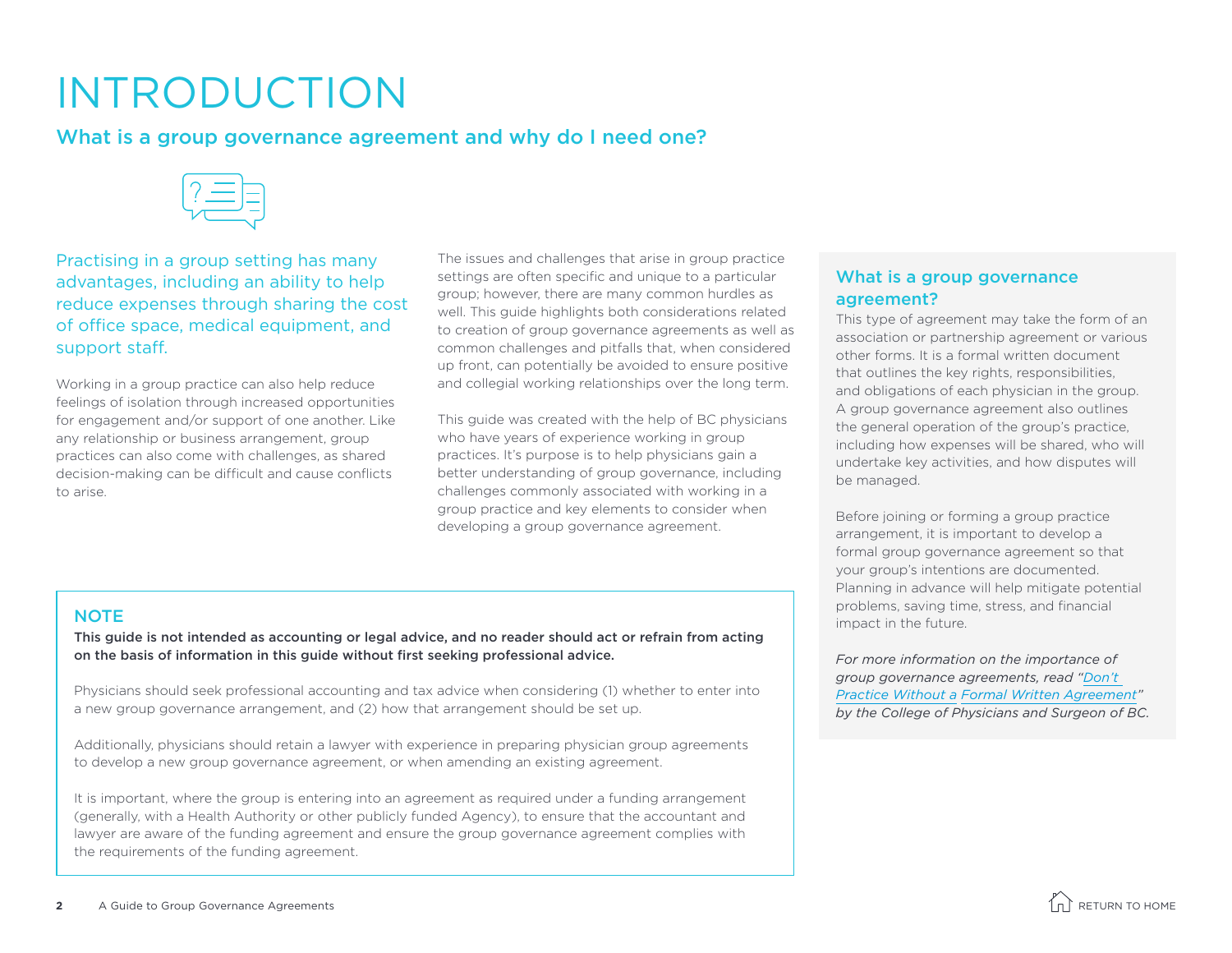# <span id="page-2-0"></span>1. TYPES OF GROUP PRACTICE

What type of group governance agreement is right for you?



#### The two main types of group practices that exist in BC are associations and partnerships.

#### Association model

- Physicians remain independent and autonomous, for the most part, but share overhead expenses and other administrative tasks.
- Physicians do not share income or professional liability.

#### Partnership model

• Physicians not only share overhead expenses, they also share income and personal and medical liability.

Your group governance agreement will be specific to the type of practice arrangement your group chooses. There are additional arrangements that your accountant or lawyer may identify as more appropriate for your group.

#### Common pitfalls and challenges

• Not seeking accounting or legal advice to determine what type of practice arrangement is appropriate for your group and running into issues later.

Examples include: issues with taxes and managing conflicts/disputes.

• Not having a formal or written group governance agreement that is based on the type of practice arrangement your group has chosen.

#### Key considerations

- Consider the advantages and disadvantages of each type of group practice arrangement, such as individual and group obligations, remuneration, and tax implications.
- Consider whether the funding contract you are signing indicates the type of practice arrangement your group is allowed or required to form.



#### TIP

*For more information on the advantages and disadvantages of various practice arrangements, read ["The Essential Guide](https://static1.squarespace.com/static/5579c0d2e4b0bc473a051b07/t/5bfda5731ae6cf259c81862c/1543349640131/New_in_Practice_Guide_2017.pdf)  [to a Successful Practice: New in Practice](https://static1.squarespace.com/static/5579c0d2e4b0bc473a051b07/t/5bfda5731ae6cf259c81862c/1543349640131/New_in_Practice_Guide_2017.pdf)  [2017"](https://static1.squarespace.com/static/5579c0d2e4b0bc473a051b07/t/5bfda5731ae6cf259c81862c/1543349640131/New_in_Practice_Guide_2017.pdf) by Joule/Canadian Medical Association.* 

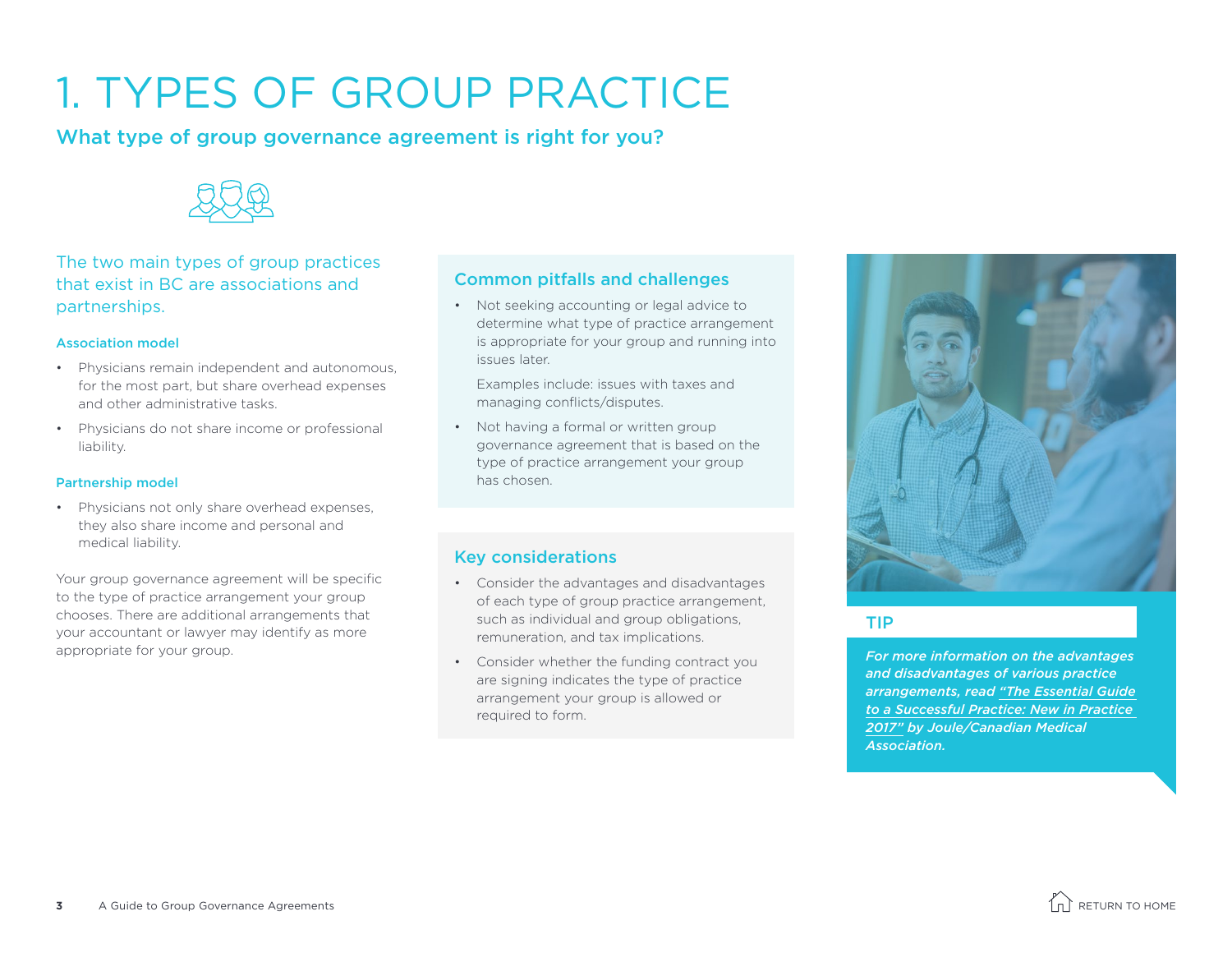# <span id="page-3-0"></span>2. REMUNERATION

### What will your payment model look like and how will it affect your group governance agreement?



Physicians in group practices can be paid in a variety of ways, either through traditional fee-for-service billing or through various funding agreements/ arrangements under contracts for services with Health Authorities or Agencies.

How funds are distributed depends on your group's remuneration model, in addition to your practice arrangement.

- Example 1: In a partnership arrangement, physicians share income based on a formula outlined in their group governance agreement.
- Example 2: Groups working under a contract for services with a Health Authority/Agency may receive funding that is sent to their clinic for distribution to physicians.

#### Common pitfalls and challenges

- Not being explicit in terms of how funds will be distributed. For instance, not differentiating payment based on patient panel demographics influencing volume of patients seen and not defining work done that contributes to hours worked.
- For groups working under a contract, not ensuring that all physicians are meeting the requirements outlined in the contract. For example, some contracts include expectations that physicians will actively engage in work related to the Patient Medical Home, Primary Care Networks, and quality improvement activities.

#### Key considerations

*Note: remuneration considerations can differ significantly depending on the type of group practice you operate. Not all of these considerations may apply under your remuneration model.*

- Consider the impact of your remuneration model on you, your colleagues, and your staff.
- Consider whether you and your colleagues will engage in work that is remunerated outside of your group agreement. For example: teaching, ICBC, WorkSafeBC, and hospital work.

#### If your clinic receives funding from a Health Authority/ Agency under a contract for services provided:

- Consider how each physician will be remunerated, including full-time and part-time physicians. Will payment be based on hours worked, size and complexity of patient panels, volume, or a combination?
- Consider the tax implications for both partnership and association models. Keep in mind how your group allocates payment to each physician impacts whether the Canada Revenue Agency views your group as either a partnership or an association.
- Consider whether will you be relying on the Ministry of Health for data in order to distribute funding among your group. Subject to potential operational limitations, the Ministry of Health can provide data related to the number of services provided by physicians, as well as cross-coverage of services among physicians in a group practice. Over time, this can help build a profile of each physician's productivity and cross-coverage, which can form the basis for funding distribution discussions among your group.
- Consider how you will meet the requirements and obligations outlined in your contract/funding arrangement with your Health Authority or Agency. What changes might you need to make to fulfill these requirements?

#### **NOTE**

Accountants can provide you with information related to the tax implications of your remuneration model and how your group governance agreement should be structured based on your contract. If your group does not allocate funding based on the Ministry of Health's data/calculations, as applied to each physician, your group may be considered a "partnership," which has tax and legal implications. Be sure to seek advice from your accountant to structure your group's funding distribution appropriately.

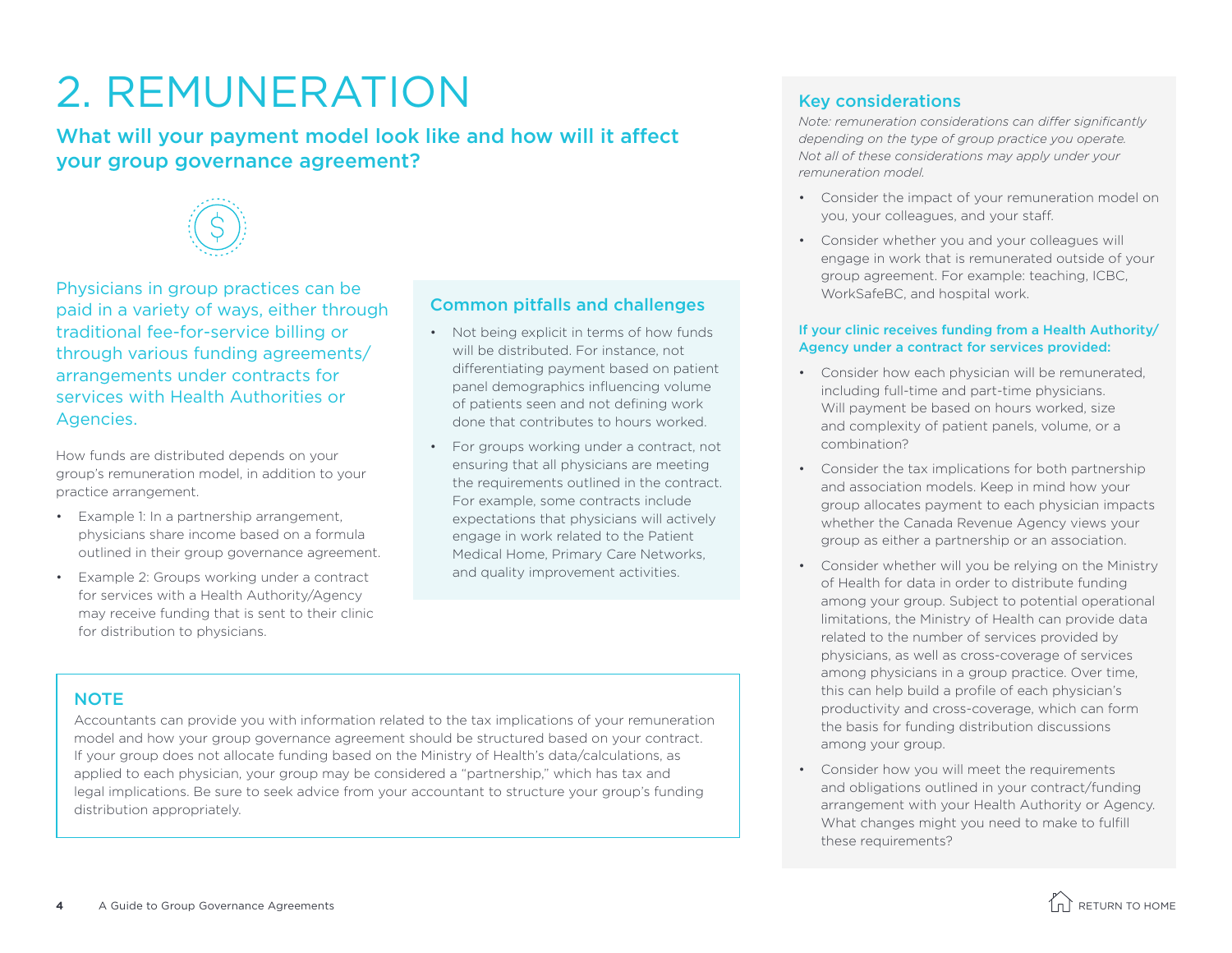## <span id="page-4-0"></span>3. START-UP COSTS AND DAILY OPERATING EXPENSES

### Who pays what and how much?



Start-up costs are the costs of starting a new business and can include capital costs such as purchasing office and medical equipment and technology. Additionally, there may be costs associated with procuring an office space.

Operating expenses are the recurring costs of running a business and can include both fixed and variable expenses.

- Examples of fixed costs include rent/mortgage, utilities, phone lines and internet, practice insurance, business interruption insurance, salaries for staff who may be assisting everyone (a clinic manager for instance).
- Examples of variable costs include medical and office supplies and equipment, office renovations and maintenance, and staffing required to support clinical work.

Some groups share all operating expenses, including CMPA dues for each practising physician, while other groups separate individual and group expenses.

There are many ways to divide operating expenses. Discussing what works best for your group arrangement and outlining this in your group governance agreement will be helpful.

#### Common pitfalls and challenges

- Not planning ahead for things such as departing/ retiring physicians and new physicians joining your established group practice.
- Not planning for unexpected expenses, such as staff lay-offs, building repairs, and technology upgrades.
- Not being flexible/adaptable to change.

#### Key considerations

- Consider whether all physicians in the group will pay the same portion of operating expenses, including full-time and part-time physicians.
- Consider what portion, if any, a physician will need to pay while on holiday and/ or if required to take an extended leave of absence.
- Consider whether your group will "pay out" departing physicians for their portion of the clinic's start-up costs.
- Consider whether new physicians joining the group practice will be required to "buy in" to the clinic to cover capital costs, or how these costs will be factored into the agreement when new physicians join.

#### KEEP IN MIND

COVID-19 has brought about change that has impacted the health system in unexpected ways. Having a plan in place to respond to emergencies is key to ensuring an effective response and optimal recovery for your clinic. For more information on medical clinic preparedness planning, visit Doctors of BC's resource page ["Emergency Preparedness](https://www.doctorsofbc.ca/resource-centre/physicians/emergency-preparedness-resources-physicians)  [Resources for Physicians](https://www.doctorsofbc.ca/resource-centre/physicians/emergency-preparedness-resources-physicians)".

#### TIP

*Seek advice from an accountant to help you determine how cost sharing will work best for your group's situation. While there is no magic cost sharing formula, some groups find that splitting the clinic's expenses based on a ratio of individual usage factors, such as hours of work, helps to evenly divide expenses.* 

#### **NOTE**

All physicians are required to maintain the appropriate licensure and have adequate medical liability protection. The Canadian Medical Protective Association also recommends general liability insurance coverage for issues that are outside the scope of medical professional work. It is also advisable to consider whether all physicians in your group have adequate disability insurance and that this is outlined in your group governance agreement.

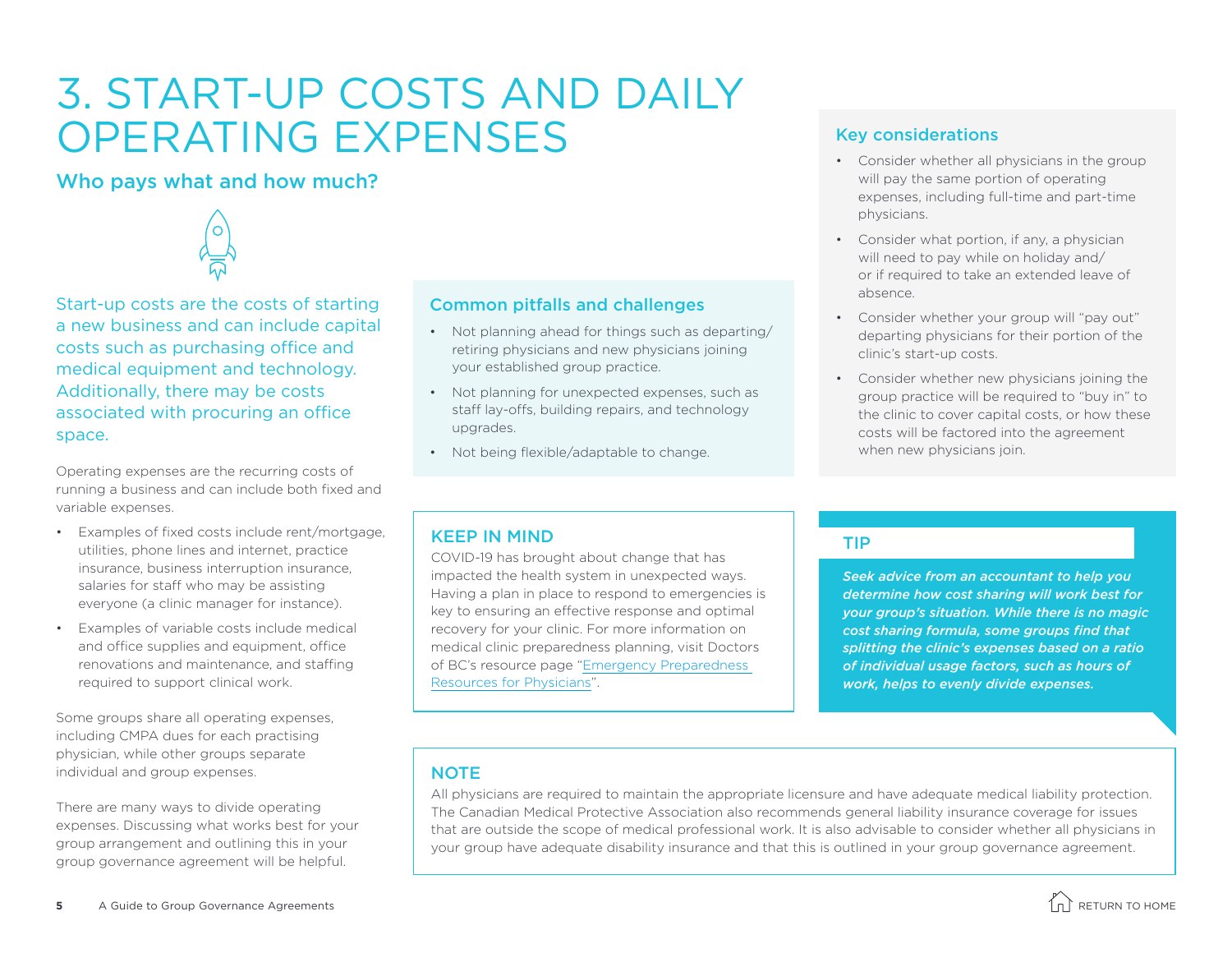### <span id="page-5-0"></span>4. RESPONSIBILITIES AND SHARED DECISION-MAKING

### What is a Managing Physician and how are decisions made?



#### Common leadership roles include a Managing Physician and Scheduler.

Managing Physicians typically ensure the smooth running of a clinic by liaising with clinic managers or staff leads, overseeing day-to-day operations, and developing business plans, including managing a clinic's short- and long-term budget.

Schedulers ensure physicians' shifts, vacation periods, and other schedule-related considerations are managed in a way that facilitates the clinic's efficiency.

#### Managing Physician

- The [College of Physicians and Surgeons of BC](https://www.cpsbc.ca/files/pdf/PPEP-AS-Medical-Director-Solo-practice-Physician.pdf) requires one physician to be designated as the medical director in all multi-physician clinics. This physician is responsible for medical administration in the clinical office where the care of patients, office space, staff, equipment, or resources are shared by a number of physicians.
- Having a single decision-maker (to make decisions of an operational nature) can allow for the clinic to be run more efficiently, as day to day business management decisions are made much faster.
- Some groups have a leader rotation so that every physician takes on this role.

It is important to hold group meetings regularly and keep a record of meeting decisions in writing.

When there are decisions that require the input of all physicians, it is important to outline how these decisions will be made. For instance, majority vote, two-thirds, or unanimous.

#### Common pitfalls and challenges

- Not reviewing decisions and roles on a regular basis.
- Not determining who will be the managing physician and whether this will be a paid or unpaid role.
- Not having explicit management roles or clarity regarding responsibilities or the division of such responsibilities, if shared.

*"This doesn't happen by magic. You need to formally consider how you will allocate the leadership responsibilities in your clinic." —Dr. Brenda Hefford*

#### Key considerations

- Consider whether the management role will be an unpaid or paid role. Keep in mind that having a "managing physician" who is responsible for all or most of the business operations of the clinic allows the remaining physicians to have a reduced administrative/ management workload.
- Consider if the management role is to be rotated through physicians or assigned based on skillset.

#### **NOTE**

Physicians creating medical records in a group or shared medical record environment must establish a data sharing agreement, which addresses how issues of ownership, custody, and ensuring access by individual physicians and patients will be addressed, including following relocation, retirement, or death of the physician. For more information, read the "[Practice Standard: Medical Records, Data](https://www.cpsbc.ca/files/pdf/PSG-Medical-Records.pdf)  [Stewardship and Confidentiality of Personal](https://www.cpsbc.ca/files/pdf/PSG-Medical-Records.pdf)  [Health Information](https://www.cpsbc.ca/files/pdf/PSG-Medical-Records.pdf)" by the College of Physicians and Surgeons of BC.

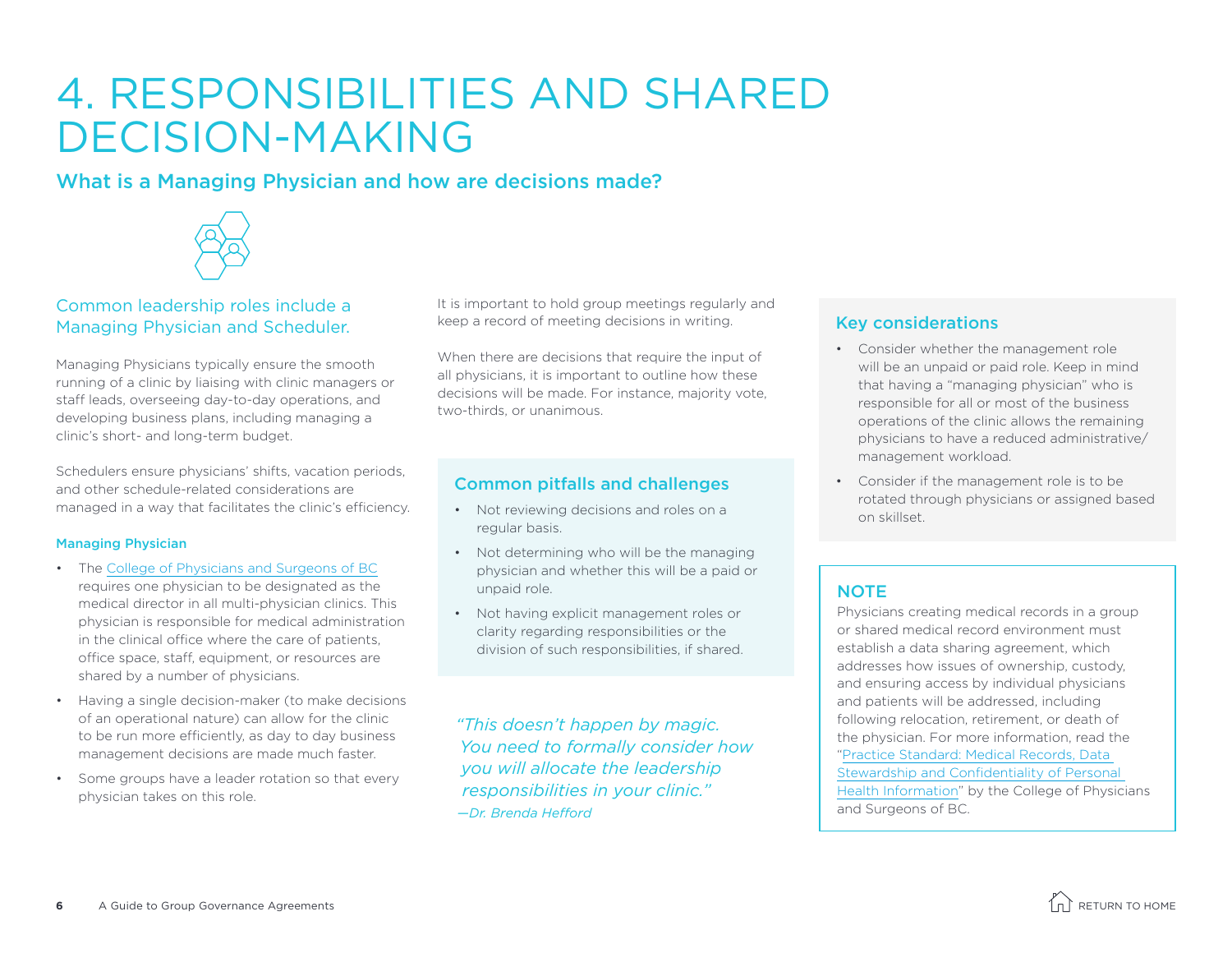# <span id="page-6-0"></span>5. WORKING TOGETHER IN HARMONY

How will you manage conflicts and ensure a healthy work environment?



#### Maintaining healthy relationships and ensuring a healthy work environment takes time and effort.

A focus on ensuring a healthy work environment among physicians and staff also means recognizing that conflicts are healthy and inevitable and that there is an individual and collective responsibility to respond to conflicts accordingly.

In addition to discussing the roles and responsibilities of each physician and how decisions will be made, it is important to prioritize ongoing communication, team building, and to promote collegiality to mitigate conflicts.

#### Common pitfalls and challenges

- Not holding regular group meetings and recording decisions in writing during meetings.
- Not taking the time to discuss how a healthy work environment will be created and maintained.
- Not having a dispute resolution clause in your group governance agreement.
- Not having explicit management roles or clarity regarding responsibilities or the division of such responsibilities, if shared.

#### Key considerations

- Consider formalizing how often group meetings will occur in your agreement.
- Consider discussing the practice philosophy and style of each physician in the group and setting clinic goals and values. This might include a covenant or code of conduct to support a culture of respect, civility, and collegiality among the group and to promote a psychologically safe workplace.
- Consider formalizing in your agreement how disputes and conflicts will be managed. Formalizing how disputes will be handled and prioritizing ongoing communication and relationship building will help mitigate conflicts as they arise. This may include when/ how to seek assistance from a third party to manage conflicts.

*"There needs to be a clear way for people to raise issues and have them discussed. The group should meet at least quarterly to talk about how everything is working. Periodically, there should be a deeper dive where potential amendments to the group governance agreement are discussed. It may be worthwhile hiring an external facilitator to assist the group for these conversations."* 

*—Dr. Andrew Clarke, Vice-President, Physician Health Program*

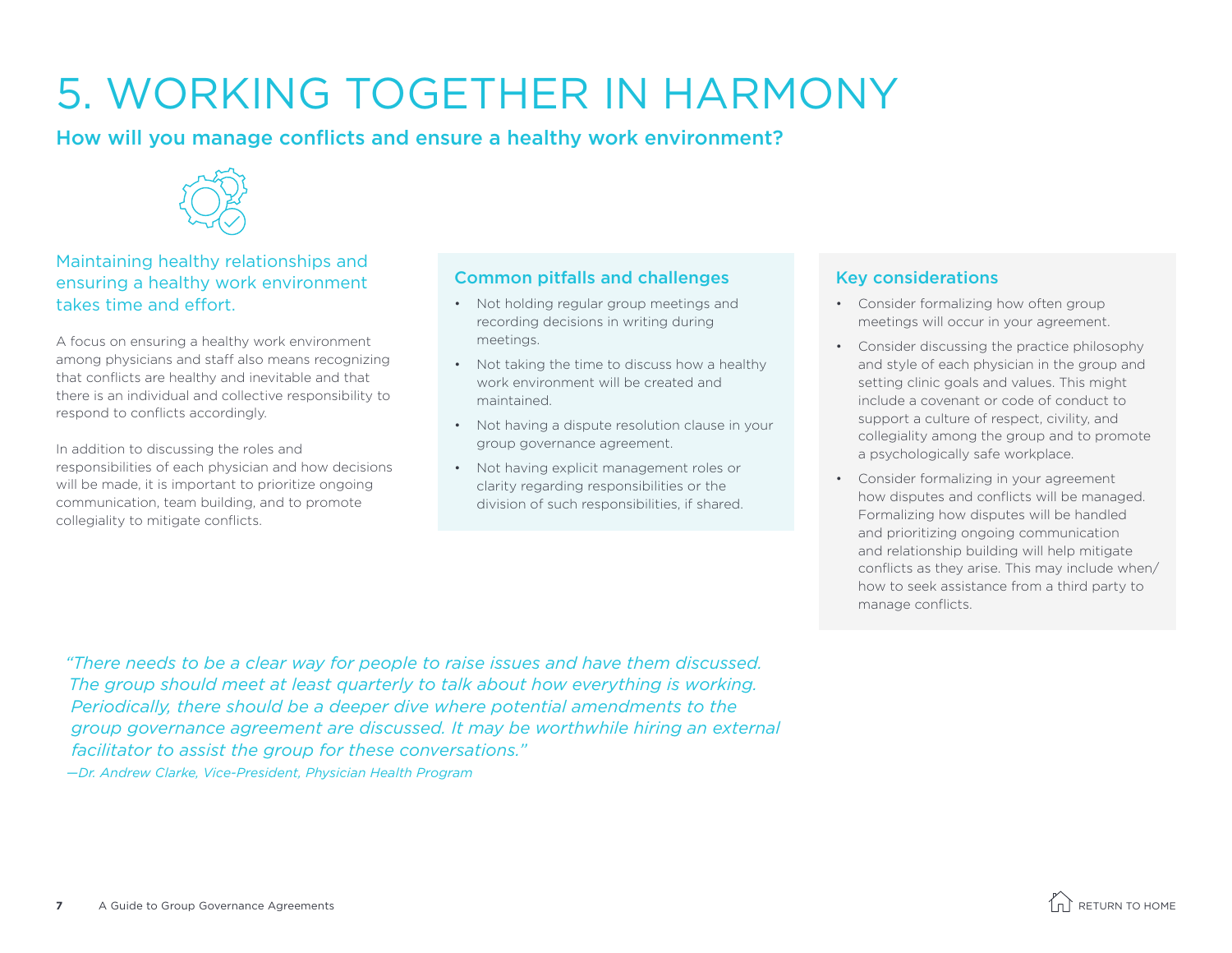# <span id="page-7-0"></span>6. SCHEDULING

### How will you plan vacations, leaves of absence, and cross coverage?



#### Scheduling is an important aspect in any group practice.

This includes the process for taking vacation, clinical coverage, the use of locums, personal leaves of absence, maternity leave, and time related to clinical teaching commitments/other administrative duties.

Scheduling also includes agreeing to the clinic's business hours of operation, arranging for on-call shifts, and scheduling for support staff.

#### Common pitfalls and challenges

- Scheduling is one of the largest daily challenges that physicians working in group practices experience. Not being explicit in terms of expectations can lead to tension and added stress within your group.
- Not outlining an accountability process can also lead to feelings of unfairness and, when left unresolved, disputes.

*"It's best to sort out scheduling issues in advance to avoid functioning on guilt and bribery." —Dr. Trina Larsen Soles*

• Consider outlining scheduling expectations in your group practice with the ability to be

• Consider formalizing an accountability process/disciplinary action in your group governance agreement to promote

Key considerations

flexible.

accountability.



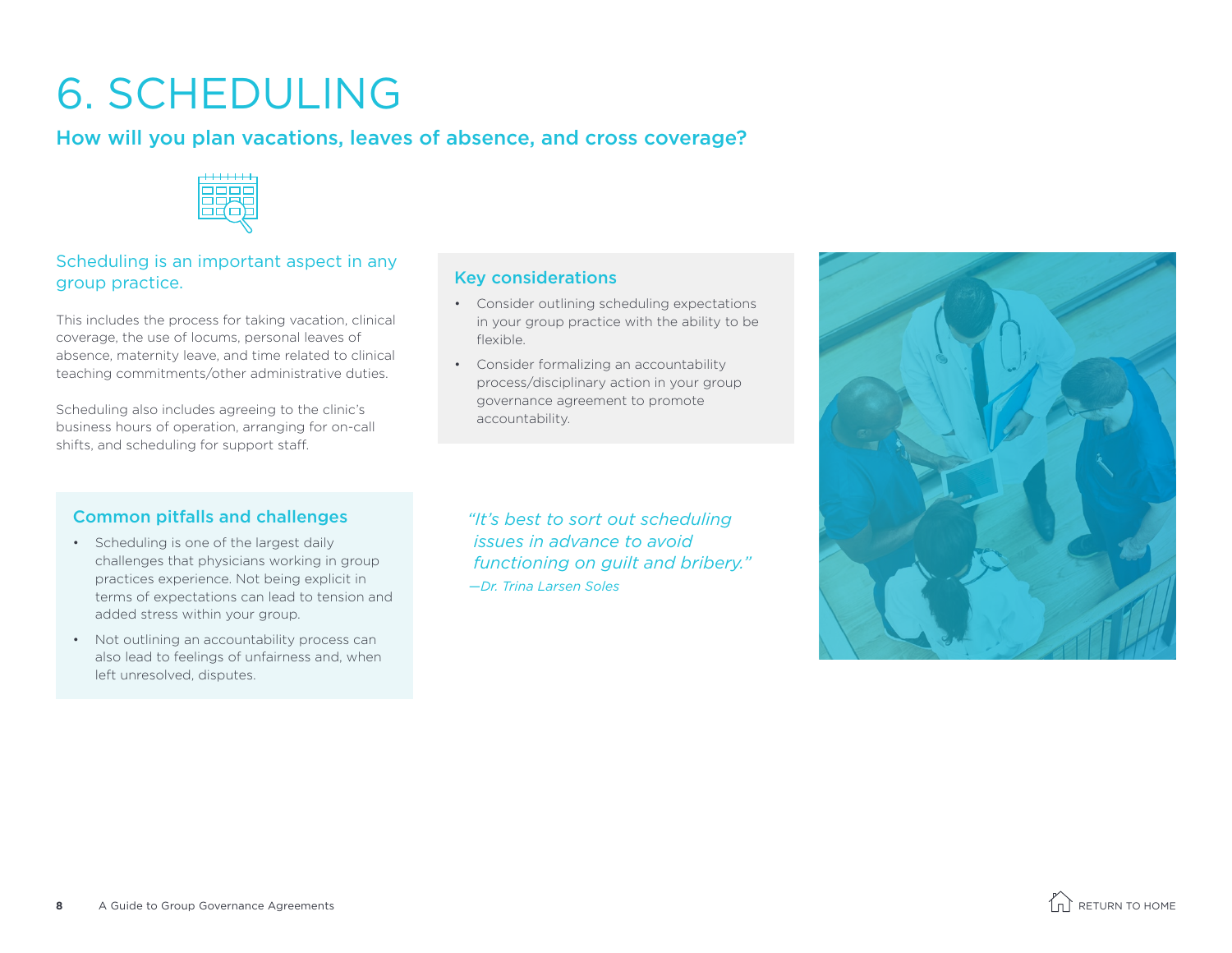### <span id="page-8-0"></span>7. TERMS OF AGREEMENT AND NOTICE OF TERMINATION

How will you plan for the future to minimize disruption to the clinic and patients?



#### It is inevitable that physicians will come and go from your group practice.

Planning for the future is necessary to minimize disruption to the clinic and patients.

For instance, do you want to buy out departing physicians? What happens to the patients of the departing physician? Will they go with the physician or get absorbed into the clinic?

#### Common pitfalls and challenges

- Not planning ahead for departing physicians and new physicians joining.
- Not discussing expectations and responsibilities of each physician in the group when it comes to departures.
- Not including a termination clause in your group's governance agreement.

#### Key considerations

- Consider what termination terms and notice periods are appropriate for your clinic. This includes what procedures will be followed if a physician wishes to leave the clinic and when a new physician joins.
- Consider clarifying notice/termination provisions so that obligations of a departing physician and a new physician coming into the group are clear.
- Consider formalizing that notices of termination, including retirement, are provided with a sufficient time period and that physicians are responsible for communicating any changes well in advance.
- Consider how your geographic location impacts your group practice. For instance, it may be more difficult to recruit physicians to fill positions in rural communities. Some rural communities also include a non-compete clause in their group governance agreement to limit the ability of a departing physician from opening a clinic within a particular geographic proximity.



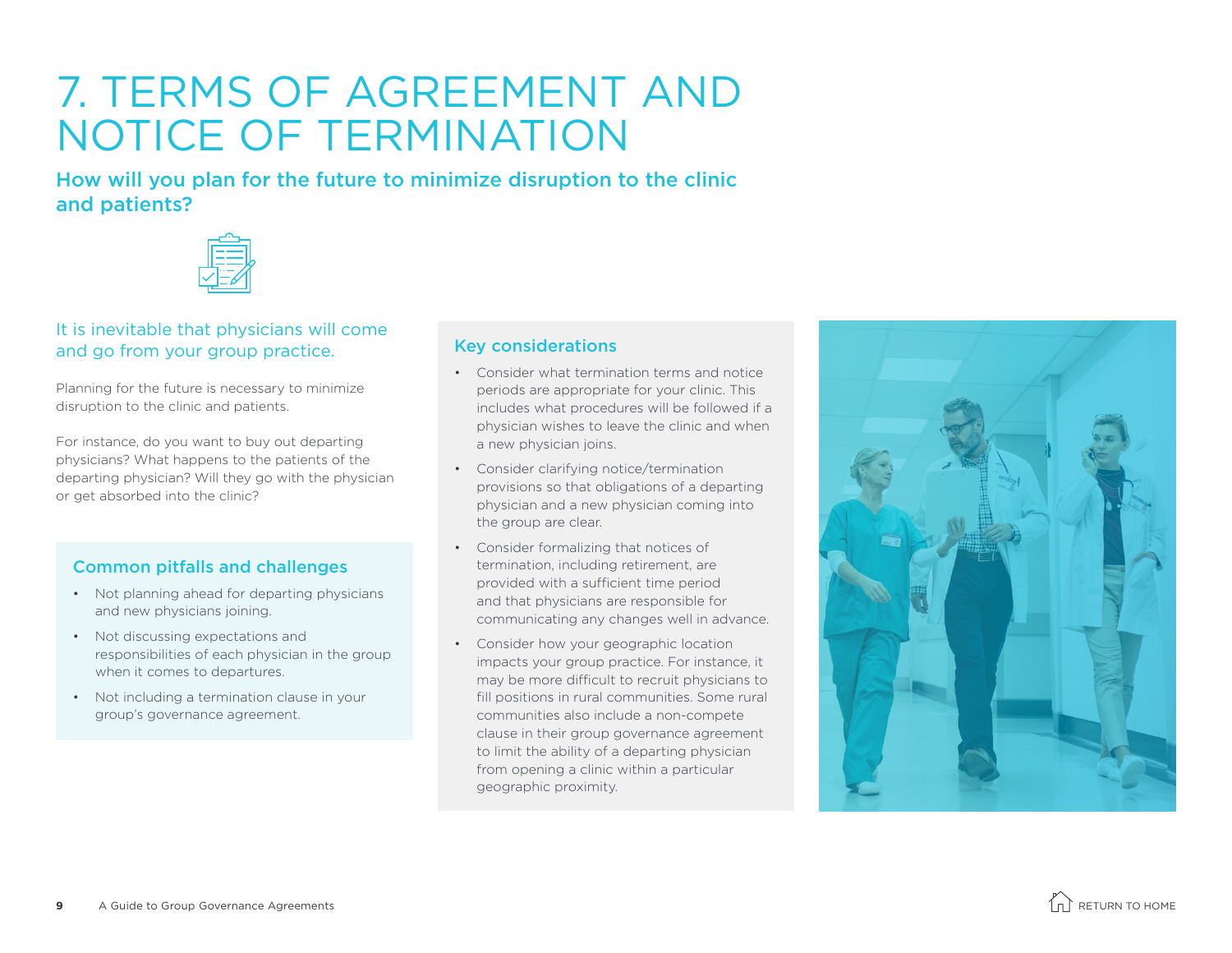## <span id="page-9-0"></span>**CONCLUSION**

### What is the main takeaway?



Establishing a group practice can be a very rewarding enterprise, but requires thoughtful consideration and planning.

Group governance agreements are designed to help you and your colleagues maximize the advantages that group practices have to offer while mitigating some of the challenges you may encounter. This guide is intended to provide physicians with an idea of what these challenges often look like and things to consider when planning ahead.

It is important that you and your group meet to discuss these challenges and considerations before seeking legal or financial advice; much of the benefit of creating a group governance agreement comes from the process itself. Discussing the topics highlighted throughout this guide in detail with your colleagues is an invaluable activity that not only helps ensure everyone has a mutual understanding of how the clinic will operate, but also fosters collegiality, teamwork, and communication skills.

While the development of a formal group governance agreement is strongly recommended when establishing a group practice, the key piece of advice from the physicians involved in the development of this guide was that no agreement, no matter how thorough, will compensate for challenged relationships. Poor relationships and prolonged conflicts can be both professionally damaging and emotionally draining. Group governance agreements can serve as a useful guide when disputes emerge, but they are only as strong as the underlying relationships between you and your colleagues. Investing in these relationships is critical to the robustness of your agreement, the success of your clinic, and your group's overall wellbeing.

*"Group counselling is needed before the group practice gets created." —Dr. Hymie Fox*

*"Attack issues, not people." —Dr. Adam Thompson*